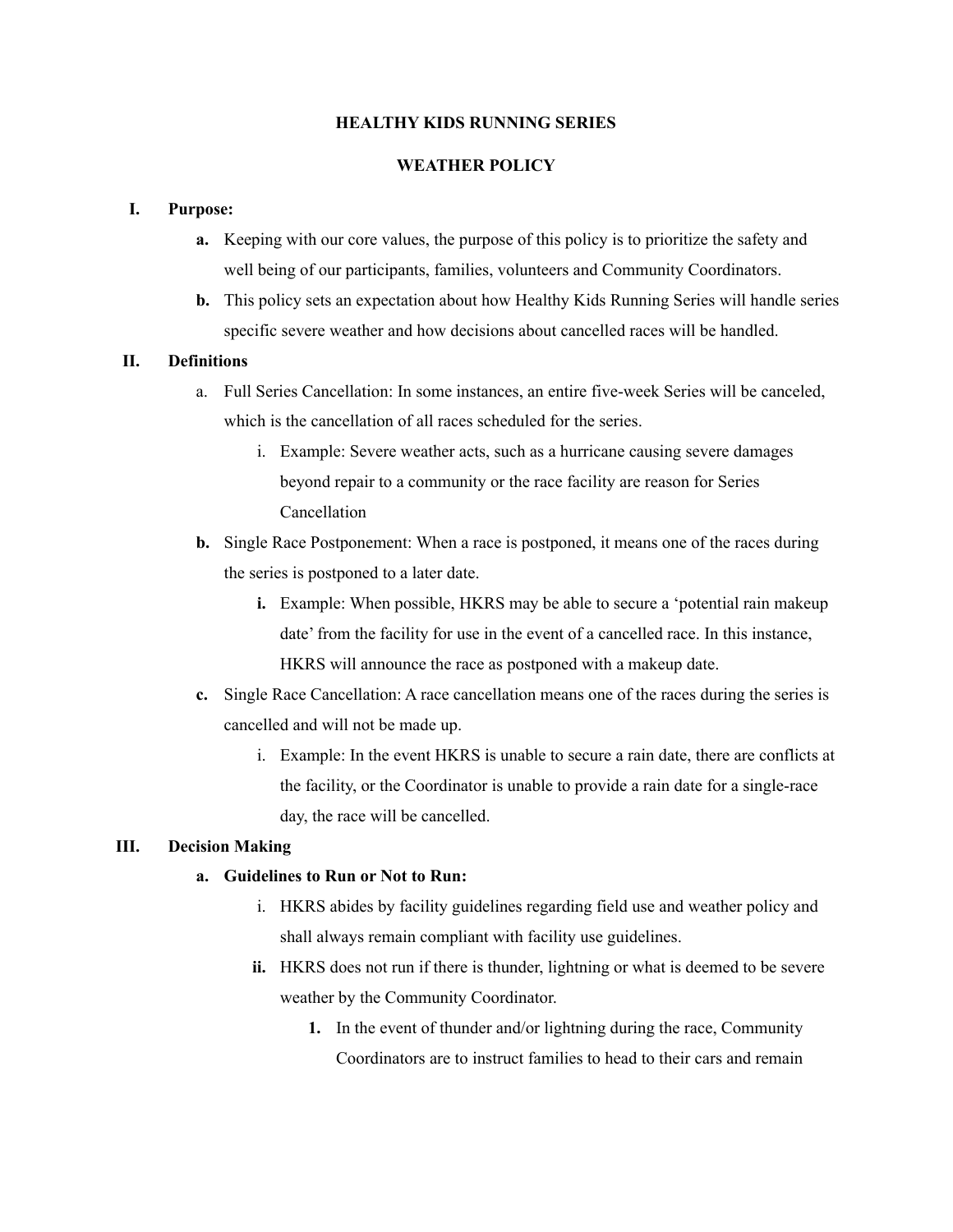there for 30 minutes from the most recent sound of thunder or lightning strike.

- **2.** Races will be delayed for up to no longer than an hour total. If the weather does not subside within an hour, the race day will automatically be deemed postponed or cancelled.
- iii. HKRS may run with light rain or misty conditions. However sometimes light rain and misty conditions combined with extreme temperatures may lend to postponement or cancellation.
- iv. HKRS does not run if the course is covered in snow, underwater or deemed unsafe by the Community Coordinator.

## **b. Decision Making:**

- **i.** The Community Coordinator makes the final decision to run, postpone or cancel.
- **ii.** To Postpone or Cancel:
	- **1.** Races are postponed if the Community Coordinator has a rain date previously granted, or is able, within a reasonable time, to secure from the facility a future rain date.
	- **2.** Races are cancelled if there is no available rain date possible or there is a conflict with holidays, community scheduling, personal Community Coordinator events, etc.

#### **c. Process:**

- **i.** On the day of the race, Community Coordinators are to decide no less than one-hour prior to the race start time if they plan to run, postpone or cancel.
- **ii.** Community Coordinators are to communicate a decision to postpone or cancel by making a multi-channel announcement on the following platforms:
	- **1.** Email to their registration database
	- **2.** Sent Text Alert to those opted into the text alert software
	- **3.** Post decision on town's Facebook page.
- **iii.** Races are not to be cancelled more than 24 hours prior to the race start time.
	- **1.** Exceptions:
		- **a.** state or federally mandated evacuation,
		- **b.** emergency warning or public state of emergency
		- **c.** natural disaster or extreme severe weather

## **IV. Refunds**